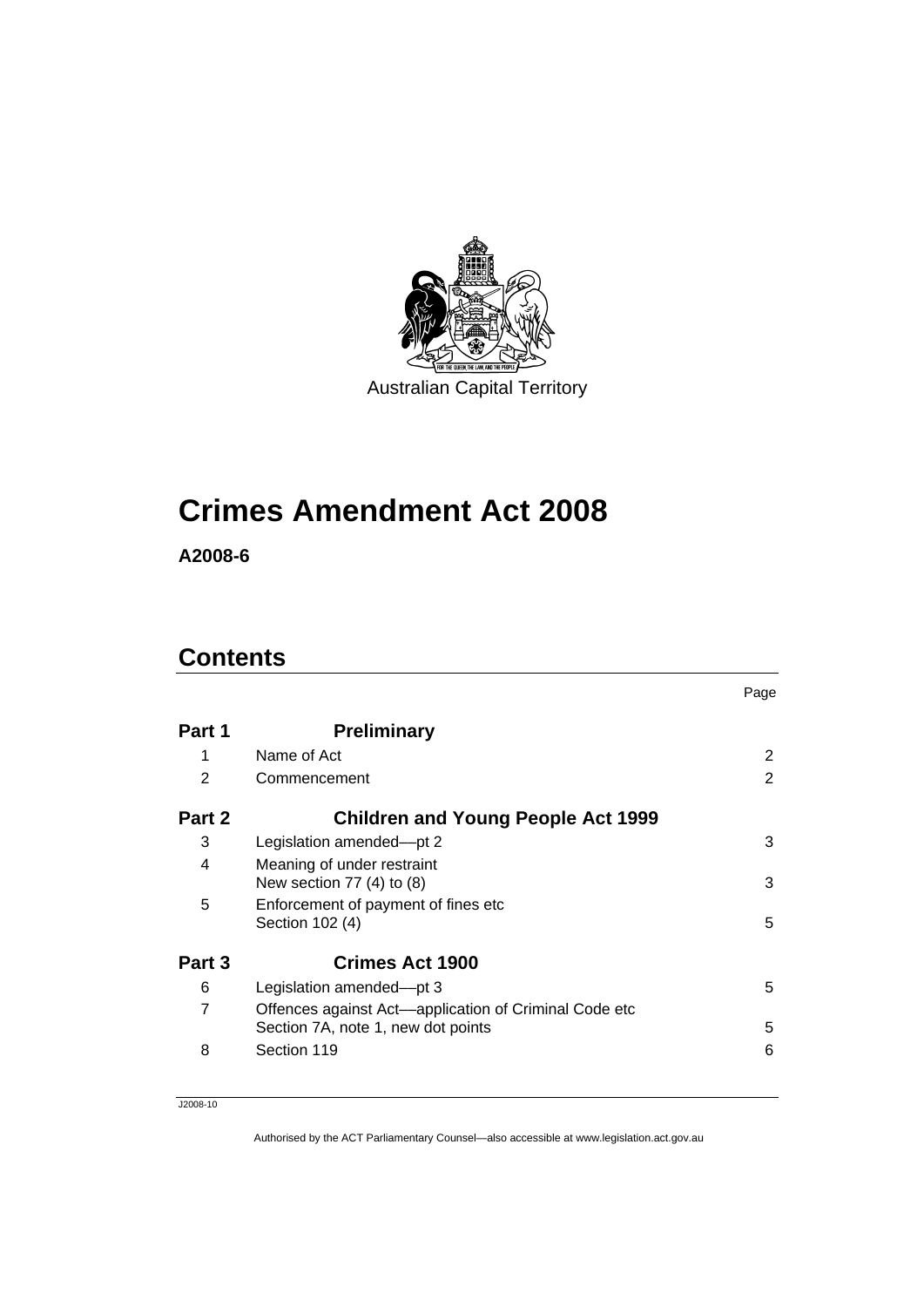| 9      | New section 393A                                                          | Page<br>7 |
|--------|---------------------------------------------------------------------------|-----------|
| 10     | Noise abatement directions                                                |           |
|        | Section 394 (2) and (3)                                                   | 8         |
| 11     | Section 394 (5) and (6)                                                   | 9         |
| 12     | Offence notices                                                           |           |
|        | Section 441                                                               | 9         |
| Part 4 | <b>Liquor Act 1975</b>                                                    |           |
| 13     | Legislation amended-pt 4                                                  | 10        |
| 14     | New section 5                                                             | 10        |
| 15     | Consumption of liquor in certain public places<br>Section 139 (1) and (2) | 10        |
| 16     | Liquor<br>Section 159 (5)                                                 | 11        |
| Part 5 | <b>Magistrates Court Act 1930</b>                                         |           |
| 17     | Legislation amended-pt 5                                                  | 12        |
| 18     | Service of infringement notices<br>New section 120 (1A)                   | 12        |

contents 2 Crimes Amendment Act 2008

A2008-6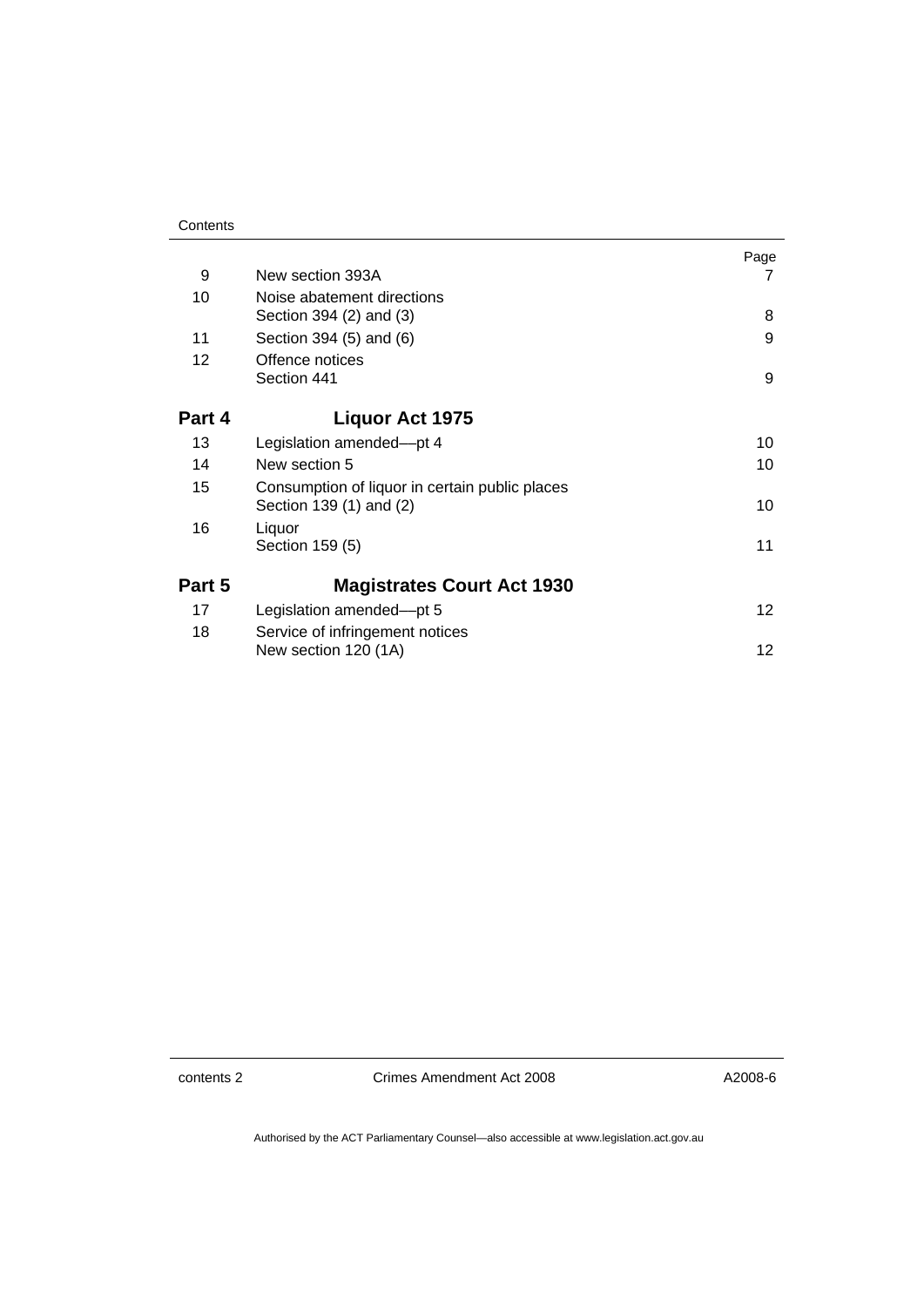<span id="page-2-0"></span>

# **Crimes Amendment Act 2008**

**A2008-6** 

l

An Act to amend the *Crimes Act 1900*, and for other purposes

The Legislative Assembly for the Australian Capital Territory enacts as follows:

J2008-10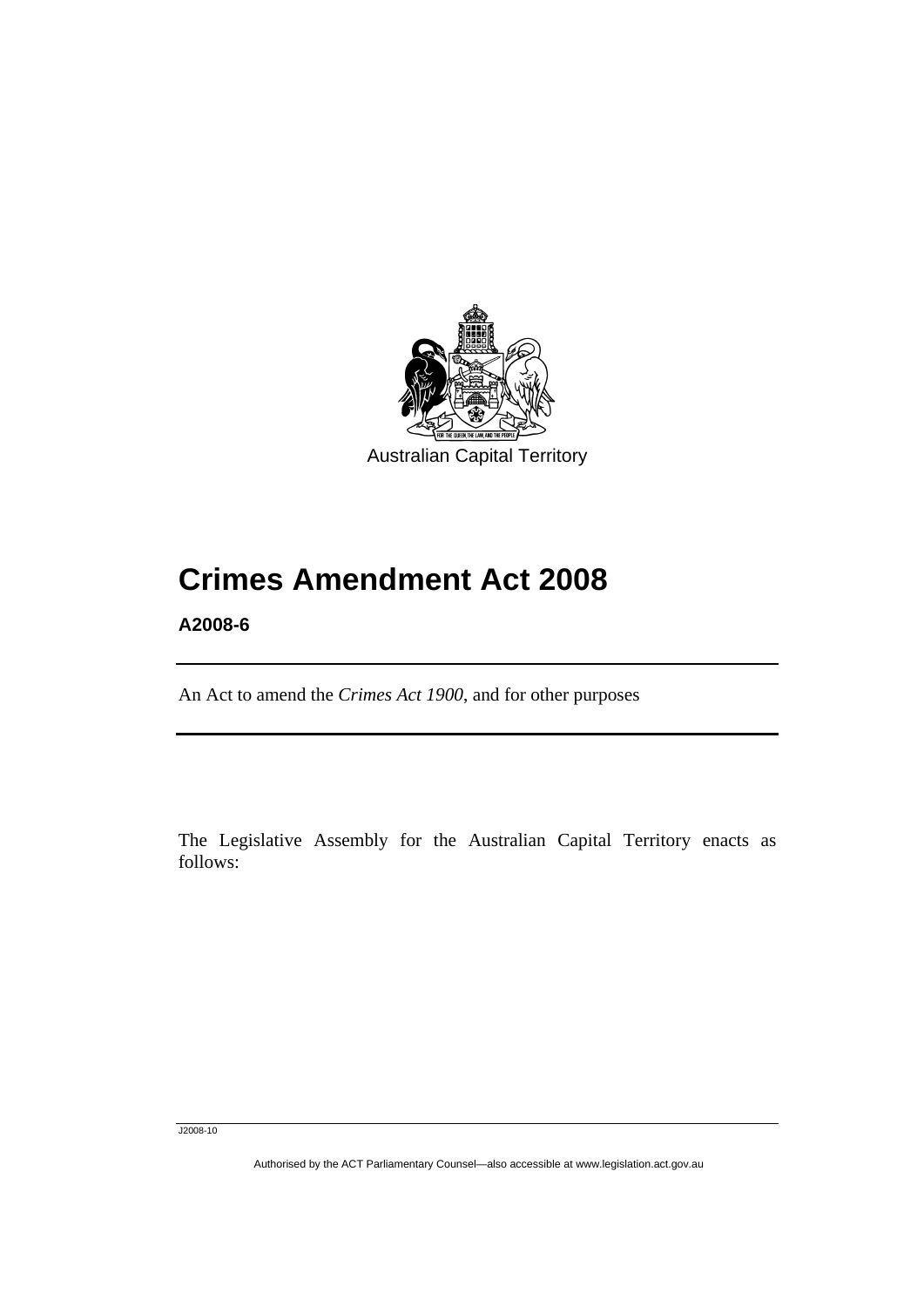#### <span id="page-3-0"></span>Part 1 **Preliminary**

Section 1

# **Part 1** Preliminary

|              | Name of Act                                        |
|--------------|----------------------------------------------------|
|              | This Act is the <i>Crimes Amendment Act 2008</i> . |
| $\mathbf{2}$ | <b>Commencement</b>                                |
|              |                                                    |

This Act commences on the day after its notification day.

*Note* The naming and commencement provisions automatically commence on the notification day (see Legislation Act, s 75 (1)).

page 2 Crimes Amendment Act 2008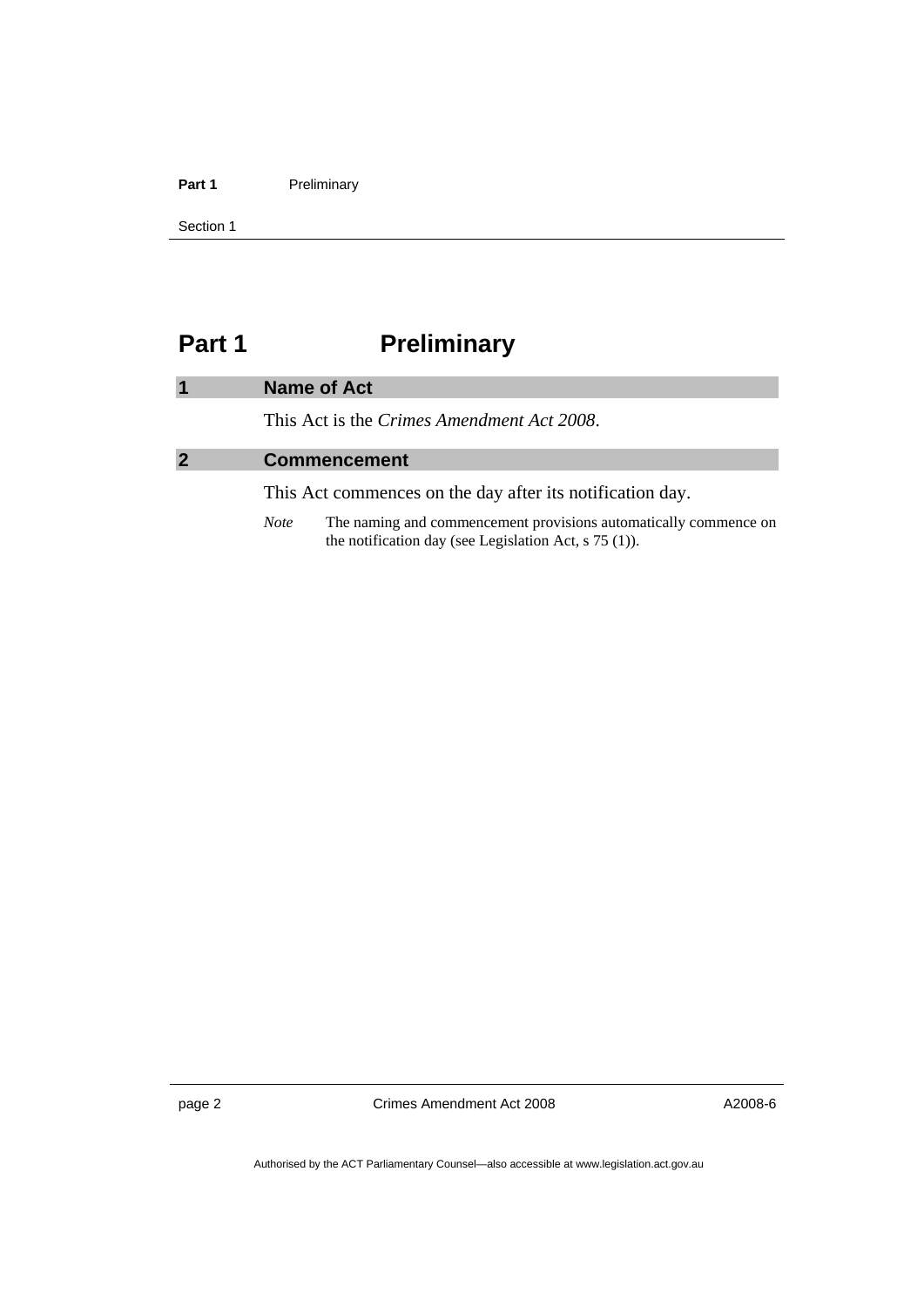# <span id="page-4-0"></span>**Part 2 Children and Young People Act 1999**

#### **3 Legislation amended––pt 2**

This part amends the *Children and Young People Act 1999*.

### **4 Meaning of** *under restraint* **New section 77 (4) to (8)**

*insert* 

- (4) Also, for this division, a young person is not *under restraint* if––
	- (a) the young person is 16 years old or older; and
	- (b) a police officer suspects on reasonable grounds that the young person has committed 1 of the following offences:
		- (i) the *Crimes Act 1900*, section 120 (Defacing premises–– strict liability);
		- (ii) the *Crimes Act 1900*, section 393A (Urinating in public place);
		- (iii) the *Crimes Act 1900*, section 394 (2) (Noise abatement directions);
		- (iv) the *Liquor Act 1975*, section 139 (1) (Consumption of liquor in certain public places); and
	- (c) the young person is in the company of the police officer for investigating whether to serve an infringement notice for the offence on the young person.
		- *Note 1* A police officer may serve an infringement notice for an offence on a person if the officer believes on reasonable grounds that the person has committed the offence (see the *Magistrates Court Act 1930*, s 120).

A2008-6

Crimes Amendment Act 2008

page 3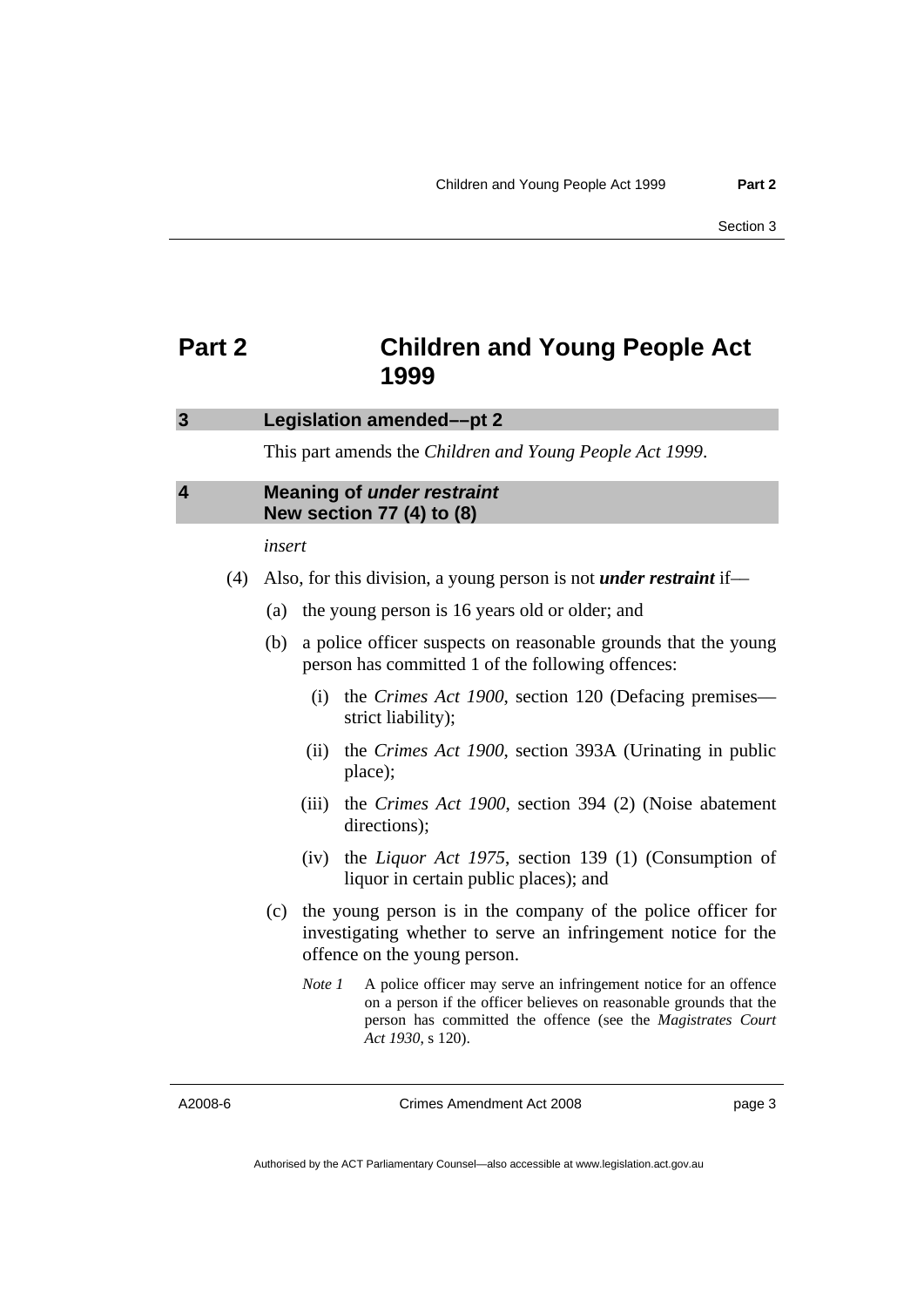Section 4

- *Note 2* The *Magistrates Court (Crimes Infringement Notices) Regulation 2008* provides that an infringement notice under the *Magistrates Court Act 1930* may be issued for offences against the *Crimes Act 1900*, s 120, s 393A and s 394 (2).
- *Note 3* The *Magistrates Court (Liquor Infringement Notices) Regulation 2008* provides that an infringement notice under the *Magistrates Court Act 1930* may be issued for an offence against the *Liquor Act 1975*, s 139 (1).
- (5) Also, for this division, a young person is not *under restraint* if––
	- (a) the young person is 16 years old or older; and
	- (b) an inspector under the *Liquor Act 1975* suspects on reasonable grounds that the young person has committed an offence against the *Liquor Act 1975*, section 139 (1); and
	- (c) the young person is in the company of the inspector for investigating whether to serve an infringement notice for the offence on the young person.
- (6) Also, for this division, a young person is not *under restraint* if––
	- (a) the young person is 16 years old or older; and
	- (b) an authorised person under the *Litter Act 2004* suspects on reasonable grounds that the young person has committed an offence against the *Crimes Act 1900*, section 120; and
	- (c) the young person is in the company of the authorised person for investigating whether to serve an infringement notice for the offence on the young person.
- (7) Despite subsection (4), a young person is *under restraint* if––
	- (a) the police officer decides not to serve an infringement notice for the offence on the young person; and
	- (b) the young person is in the company of the police officer for the further investigation of the offence.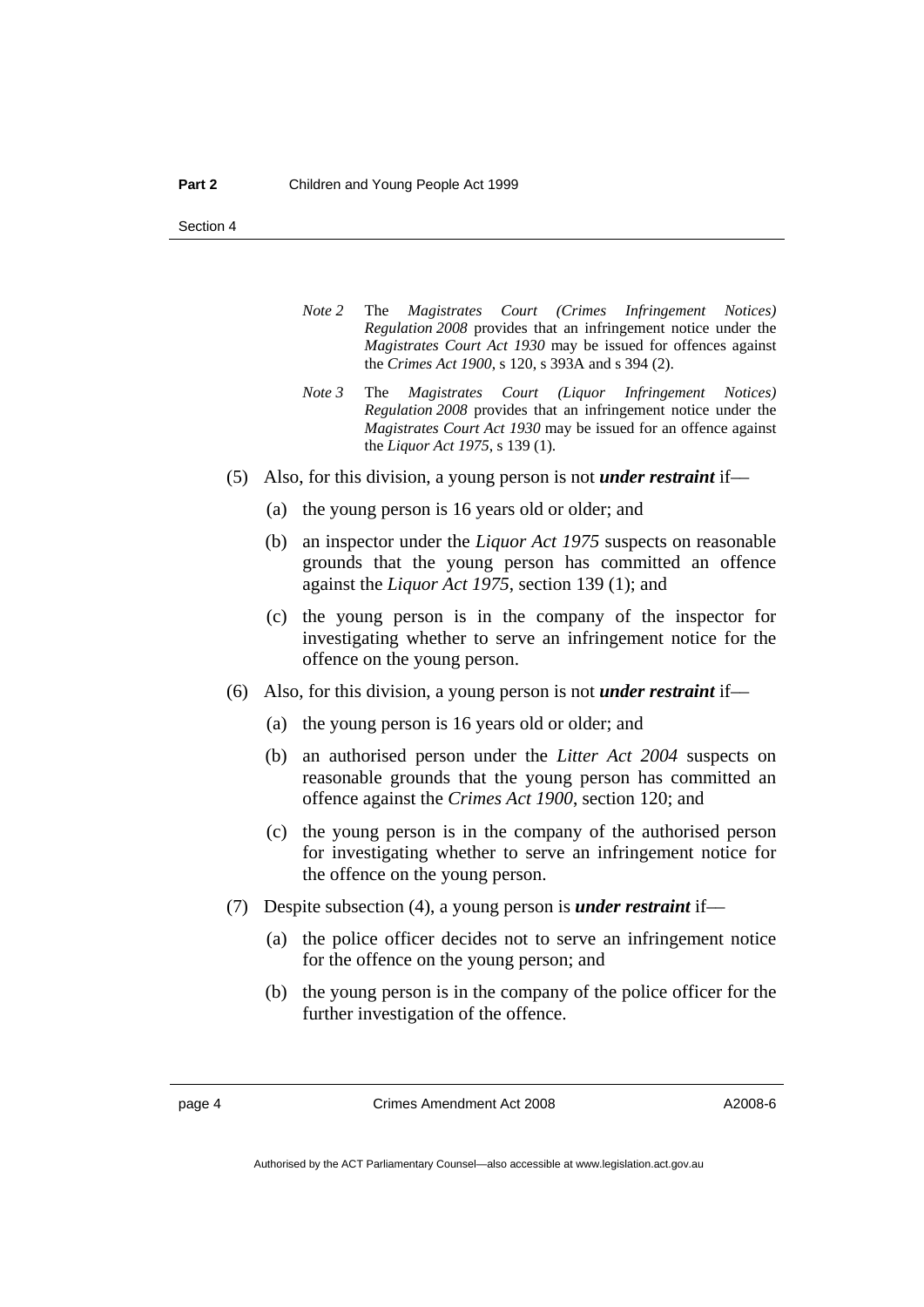<span id="page-6-0"></span>(8) In this section:

*infringement notice*––see the *Magistrates Court Act 1930*, section 117.

## **5 Enforcement of payment of fines etc Section 102 (4)**

*omit everything before paragraph (a), substitute* 

 (4) The registrar may, by warrant, commit a young person to an institution or State institution in a stated State or Territory if—

# **Part 3 Crimes Act 1900**

#### **6 Legislation amended––pt 3**

This part amends the *Crimes Act 1900*.

### **7 Offences against Act––application of Criminal Code etc Section 7A, note 1, new dot points**

*insert* 

- s 119 (Defacing premises)
- s 120 (Defacing premises—strict liability)
- s 393A (Urinating in public place)
- s 394 (Noise abatement directions)

A2008-6

Crimes Amendment Act 2008

page 5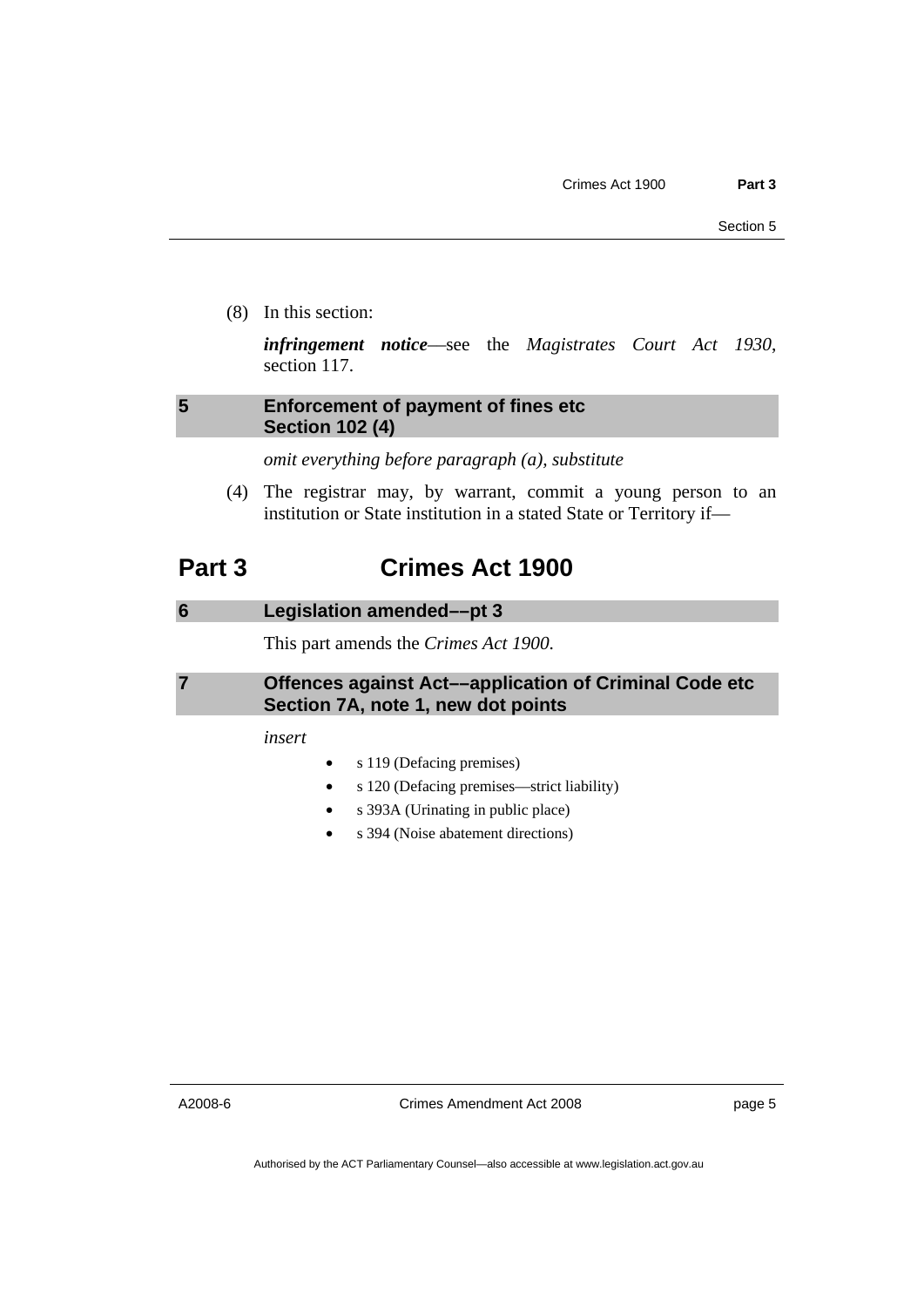#### <span id="page-7-0"></span>**Part 3** Crimes Act 1900

Section 8

#### **8 Section 119**

*substitute* 

#### **119 Defacing premises**

- (1) A person commits an offence if the person––
	- (a) affixes a placard or paper, or makes a mark with chalk, paint or any other material on private premises; and
	- (b) does not have the consent of—
		- (i) if the premises are occupied––the occupier or person in charge of the premises; or
		- (ii) if the premises are not occupied––the owner or person in charge of the premises.

Maximum penalty: 50 penalty units, imprisonment for 6 months or both.

 (2) A person commits an offence if the person unlawfully affixes a placard or paper, or makes a mark with chalk, paint or any other material, on public property.

Maximum penalty: 50 penalty units, imprisonment for 6 months or both.

(3) In this section:

*public property* means––

- (a) a public road; or
- (b) a bus shelter; or
- (c) any other property of the Territory or Commonwealth or of an authority or body under a law of the Territory or the Commonwealth.

*public road*––see the *Roads and Public Places Act 1937*, dictionary.

page 6 Crimes Amendment Act 2008

Authorised by the ACT Parliamentary Counsel—also accessible at www.legislation.act.gov.au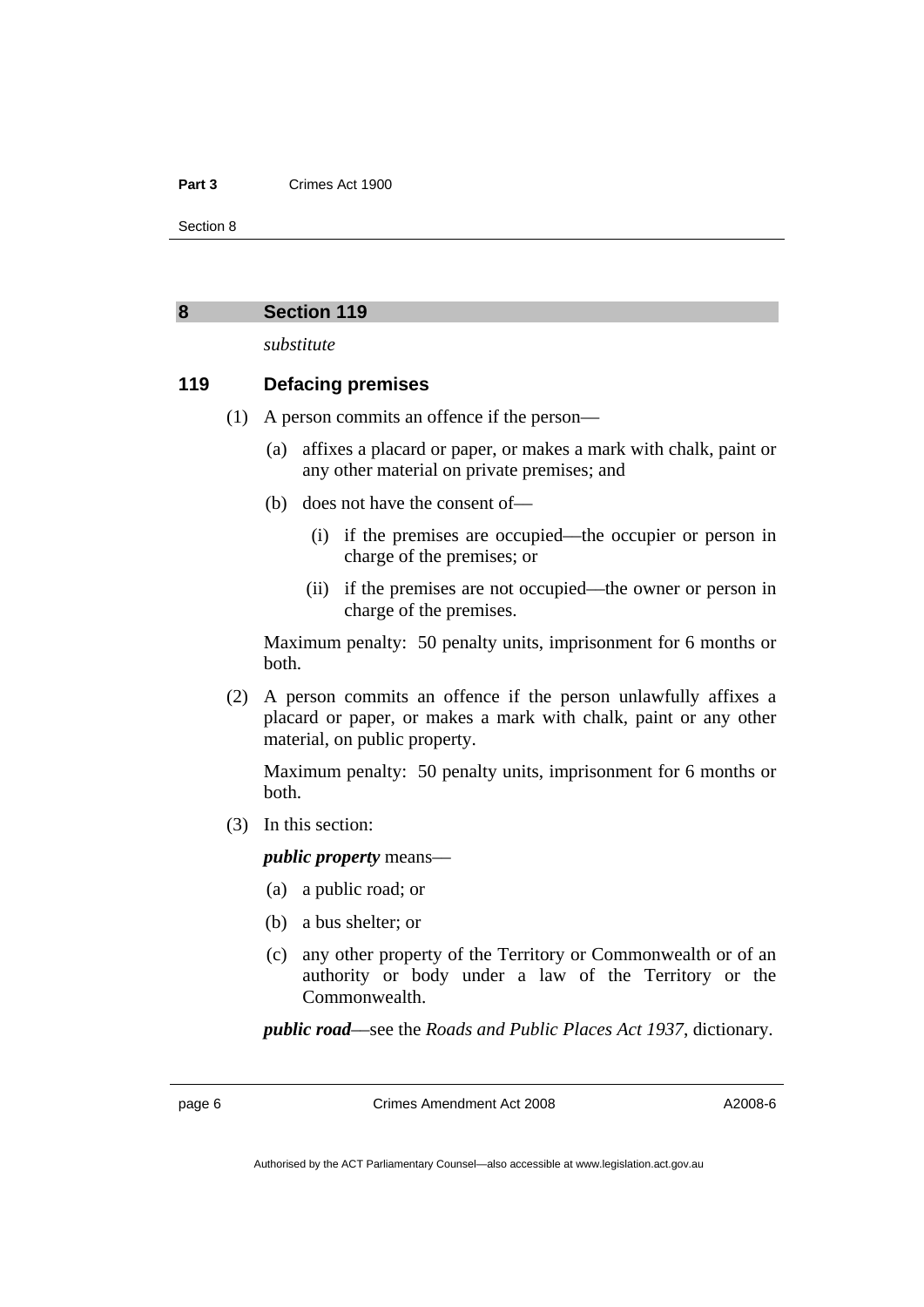### <span id="page-8-0"></span>**120 Defacing premises––strict liability**

- (1) A person commits an offence if the person––
	- (a) makes a mark with chalk, paint or any other material on private premises; and
	- (b) does not have the consent of—
		- (i) if the premises are occupied––the occupier or person in charge of the premises; or
		- (ii) if the premises are not occupied––the owner or person in charge of the premises.

Maximum penalty: 10 penalty units.

 (2) A person commits an offence if the person unlawfully makes a mark with chalk, paint or any other material, on public property.

Maximum penalty: 10 penalty units.

- (3) An offence against this section is a strict liability offence.
- (4) In this section:

*public property*––see section 119 (3).

### **9 New section 393A**

*insert* 

## **393A Urinating in public place**

 (1) A person commits an offence if the person urinates in a public place (other than in a toilet).

Maximum penalty: 10 penalty units.

- (2) An offence against this section is a strict liability offence.
	- *Note* Circumstances of sudden and extraordinary emergency is a defence in relation to the offence. See the *Criminal Code 2002*, s 41.

A2008-6

Crimes Amendment Act 2008

page 7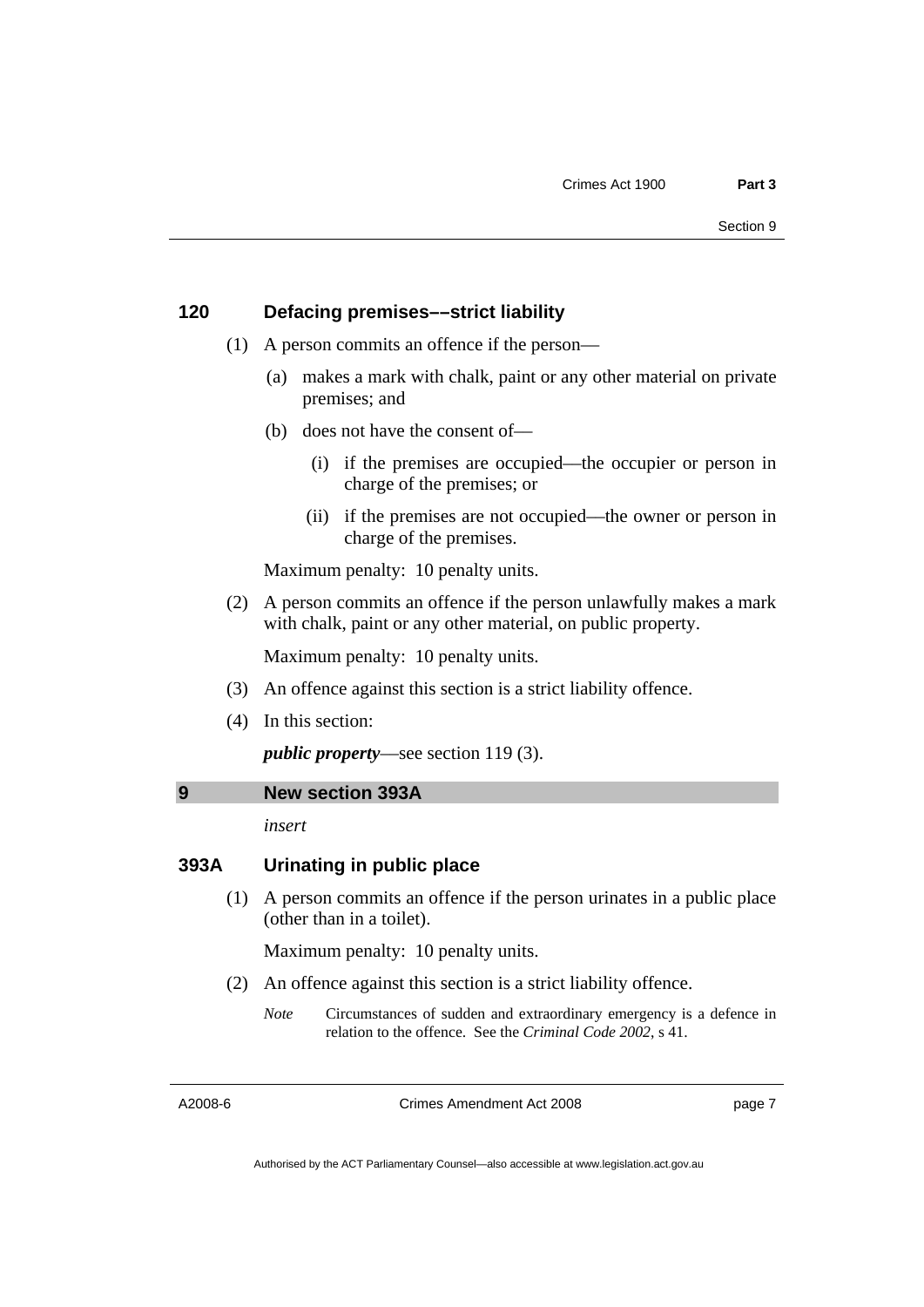#### <span id="page-9-0"></span>**Part 3** Crimes Act 1900

Section 10

### **10 Noise abatement directions Section 394 (2) and (3)**

#### *substitute*

- (2) A person commits an offence if the person––
	- (a) is given a direction under subsection (1) (a); and
	- (b) fails to comply with the direction.

Maximum penalty: 10 penalty units.

- (3) An offence against subsection (2) is a strict liability offence.
- (3A) A person commits an offence if the person––
	- (a) is given a direction under subsection (1) (a); and
	- (b) causes or allows any offensive noise to be emitted from the premises within the 6-hour period after the direction was given.

Maximum penalty: 50 penalty units, imprisonment for 6 months or both.

- (3B) A person commits an offence if the person––
	- (a) is given a direction under subsection (1) (b); and
	- (b) the person—
		- (i) fails to comply with the direction; or
		- (ii) makes, or contributes to the making of, any offensive noise emitted from the premises within the 6-hour period after the direction was given.

Maximum penalty: 50 penalty units, imprisonment for 6 months or both.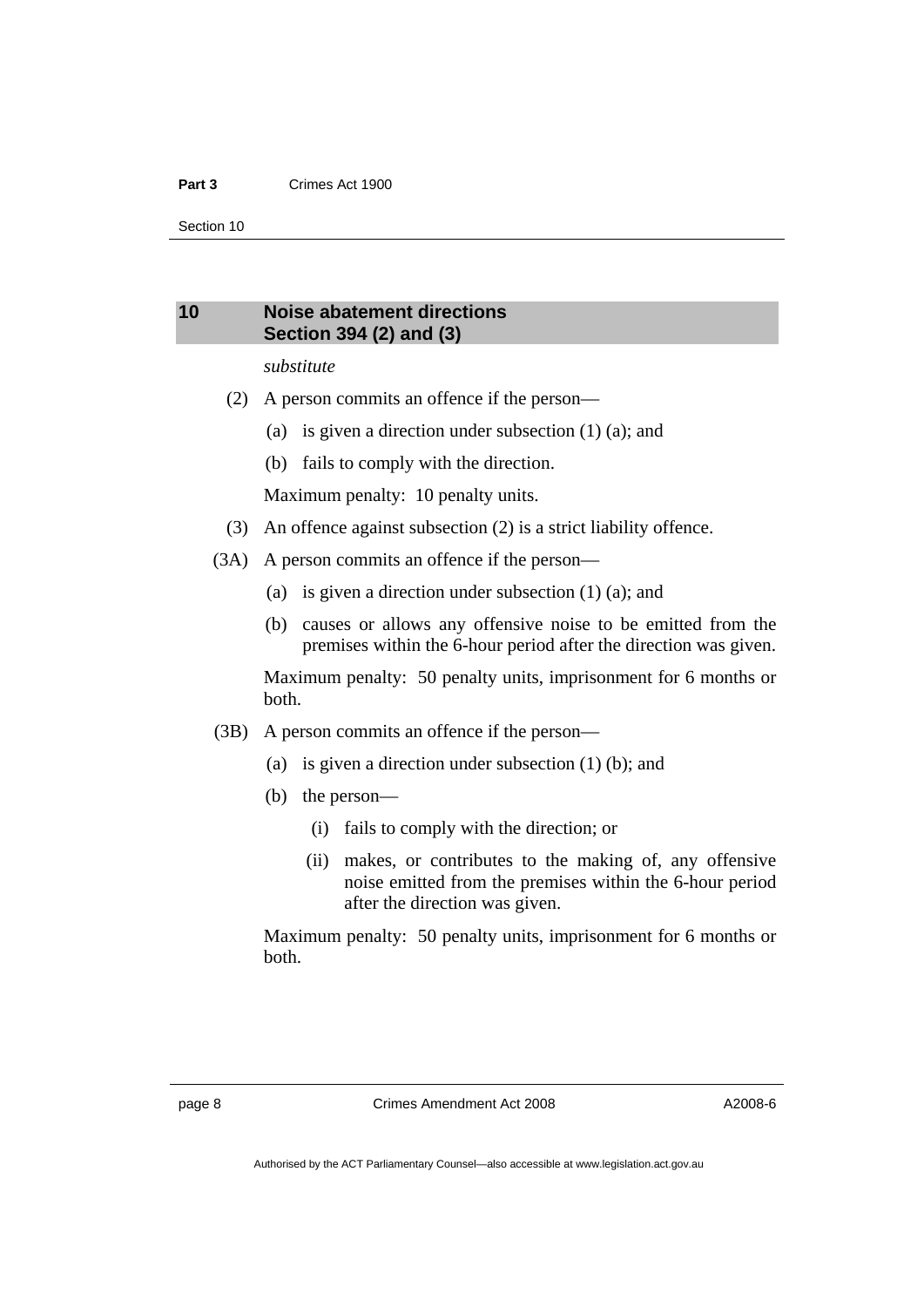Section 11

<span id="page-10-0"></span>

| 11 | Section 394 (5) and (6) |  |  |
|----|-------------------------|--|--|
|    |                         |  |  |
|    |                         |  |  |

*omit* 

subsection  $(2)$  or  $(3)$ 

*substitute* 

subsection  $(2)$ ,  $(3A)$  or  $(3B)$ 

#### **12 Offence notices Section 441**

*omit* 

A2008-6

Crimes Amendment Act 2008

page 9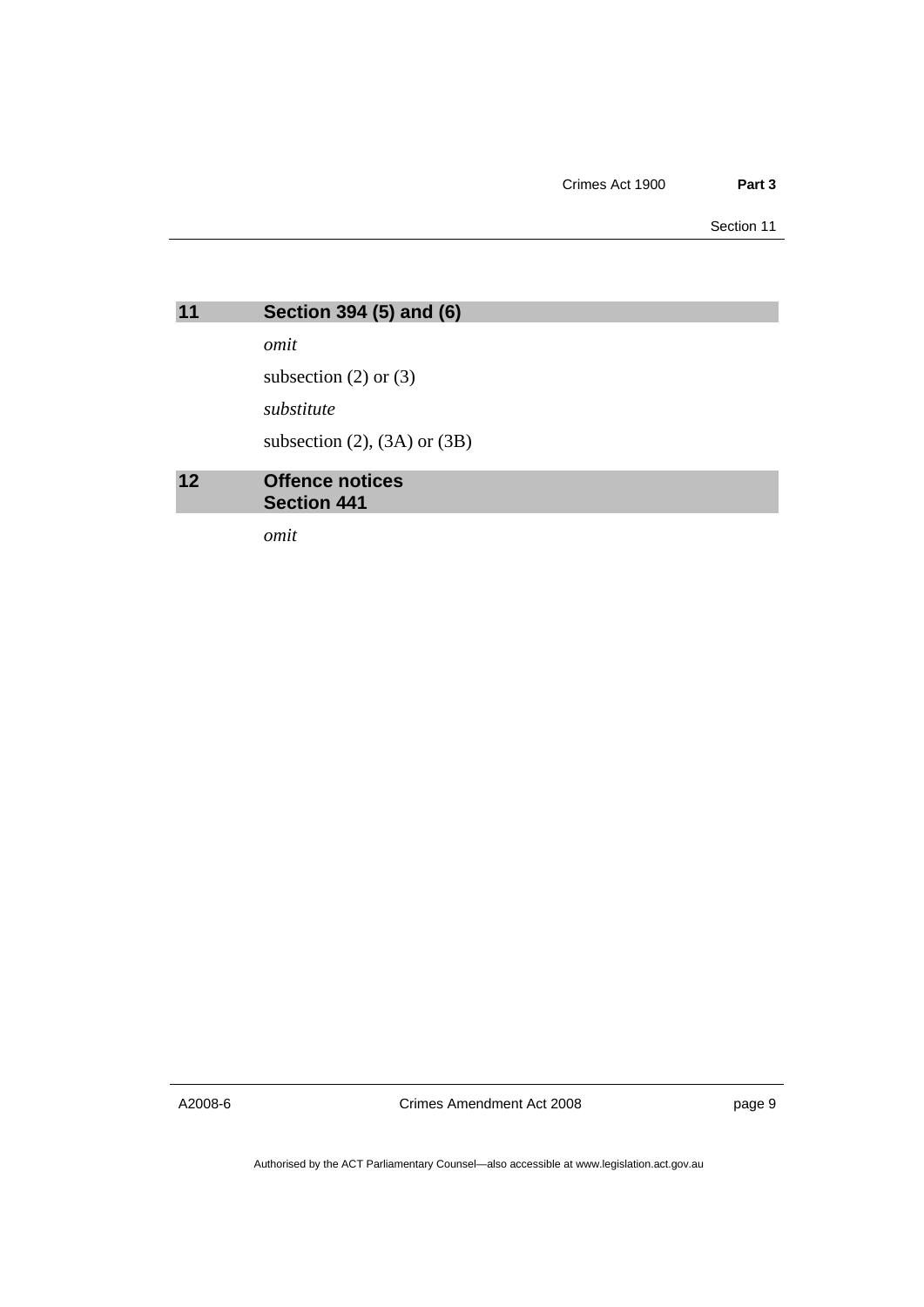### <span id="page-11-0"></span>Part 4 **Liquor Act 1975**

Section 13

# **Part 4 Liquor Act 1975**

| 13 |     | <b>Legislation amended-pt 4</b>                                     |                                                                                                                                                                                                                                                              |  |
|----|-----|---------------------------------------------------------------------|--------------------------------------------------------------------------------------------------------------------------------------------------------------------------------------------------------------------------------------------------------------|--|
|    |     | This part amends the <i>Liquor Act 1975</i> .                       |                                                                                                                                                                                                                                                              |  |
| 14 |     | <b>New section 5</b>                                                |                                                                                                                                                                                                                                                              |  |
|    |     | insert                                                              |                                                                                                                                                                                                                                                              |  |
| 5  |     |                                                                     | <b>Offences against Act—application of Criminal Code etc</b>                                                                                                                                                                                                 |  |
|    |     | Other legislation applies in relation to offences against this Act. |                                                                                                                                                                                                                                                              |  |
|    |     | Note 1                                                              | Criminal Code                                                                                                                                                                                                                                                |  |
|    |     |                                                                     | The Criminal Code, ch 2 applies to the following offences against this<br>Act (see Code, pt 2.1):                                                                                                                                                            |  |
|    |     |                                                                     | s 139 (Consumption of liquor in certain public places).                                                                                                                                                                                                      |  |
|    |     |                                                                     | The chapter sets out the general principles of criminal responsibility<br>(including burdens of proof and general defences), and defines terms<br>used for offences to which the Code applies (eg conduct, intention,<br>recklessness and strict liability). |  |
|    |     | Note 2                                                              | Penalty units                                                                                                                                                                                                                                                |  |
|    |     |                                                                     | The Legislation Act, s 133 deals with the meaning of offence penalties<br>that are expressed in penalty units.                                                                                                                                               |  |
| 15 |     |                                                                     | <b>Consumption of liquor in certain public places</b><br>Section 139 (1) and (2)                                                                                                                                                                             |  |
|    |     | substitute                                                          |                                                                                                                                                                                                                                                              |  |
|    | (1) |                                                                     | A person must not consume liquor in a prescribed public place.                                                                                                                                                                                               |  |
|    |     |                                                                     | Maximum penalty: 5 penalty units.                                                                                                                                                                                                                            |  |
|    | (2) |                                                                     | A person commits an offence if the person—                                                                                                                                                                                                                   |  |
|    |     | (a)                                                                 | possesses an open container of liquor in a prescribed public<br>place; and                                                                                                                                                                                   |  |

page 10 Crimes Amendment Act 2008

A2008-6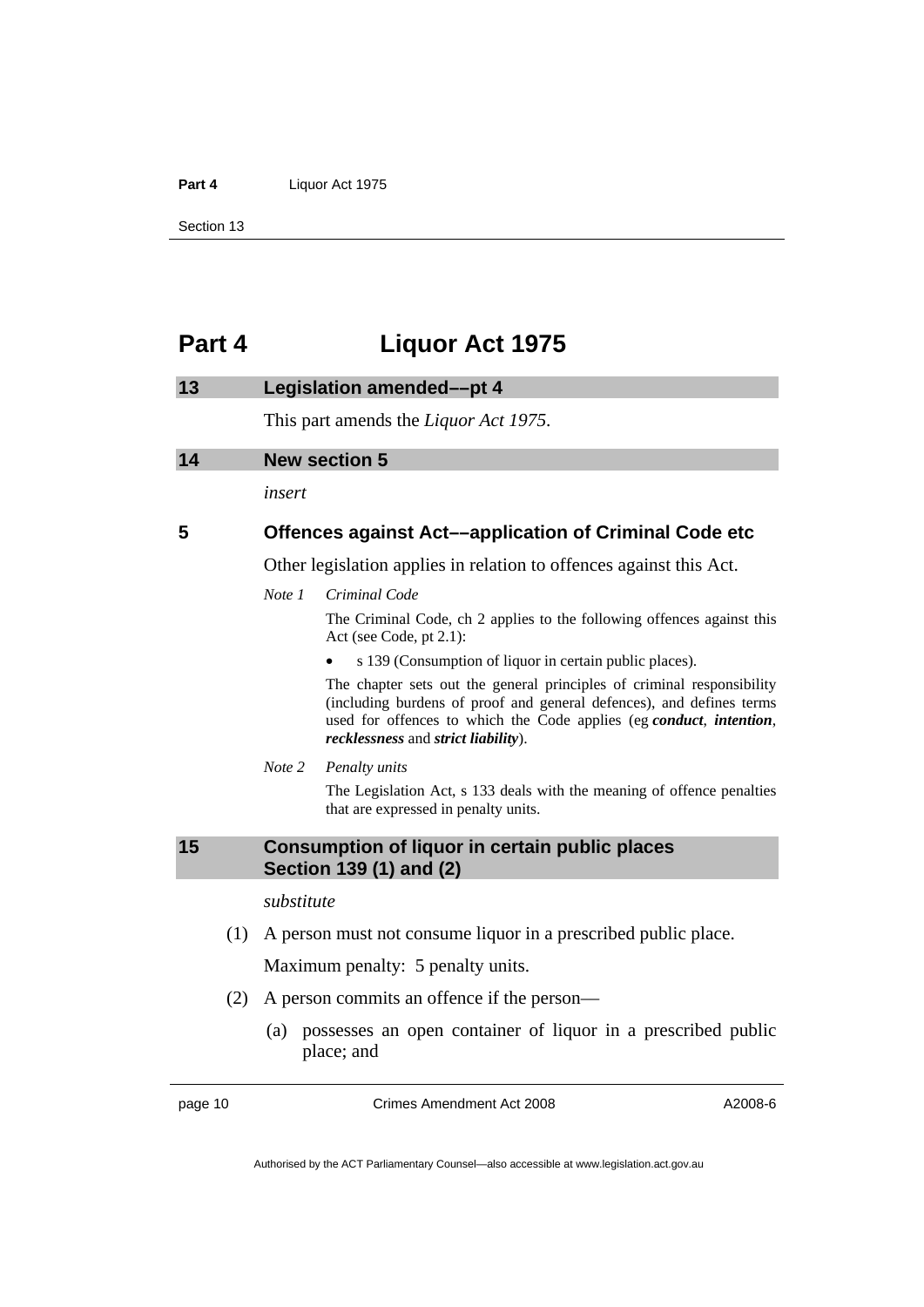<span id="page-12-0"></span>(b) intends to consume the liquor in the place.

Maximum penalty: 2 penalty units.

(2A) An offence against subsection (1) is a strict liability offence.

| 16 | <b>Liquor</b><br><b>Section 159 (5)</b> |  |
|----|-----------------------------------------|--|
|    | omit                                    |  |
|    | section 139                             |  |
|    | substitute                              |  |
|    | section $139(2)$                        |  |

A2008-6

Crimes Amendment Act 2008

page 11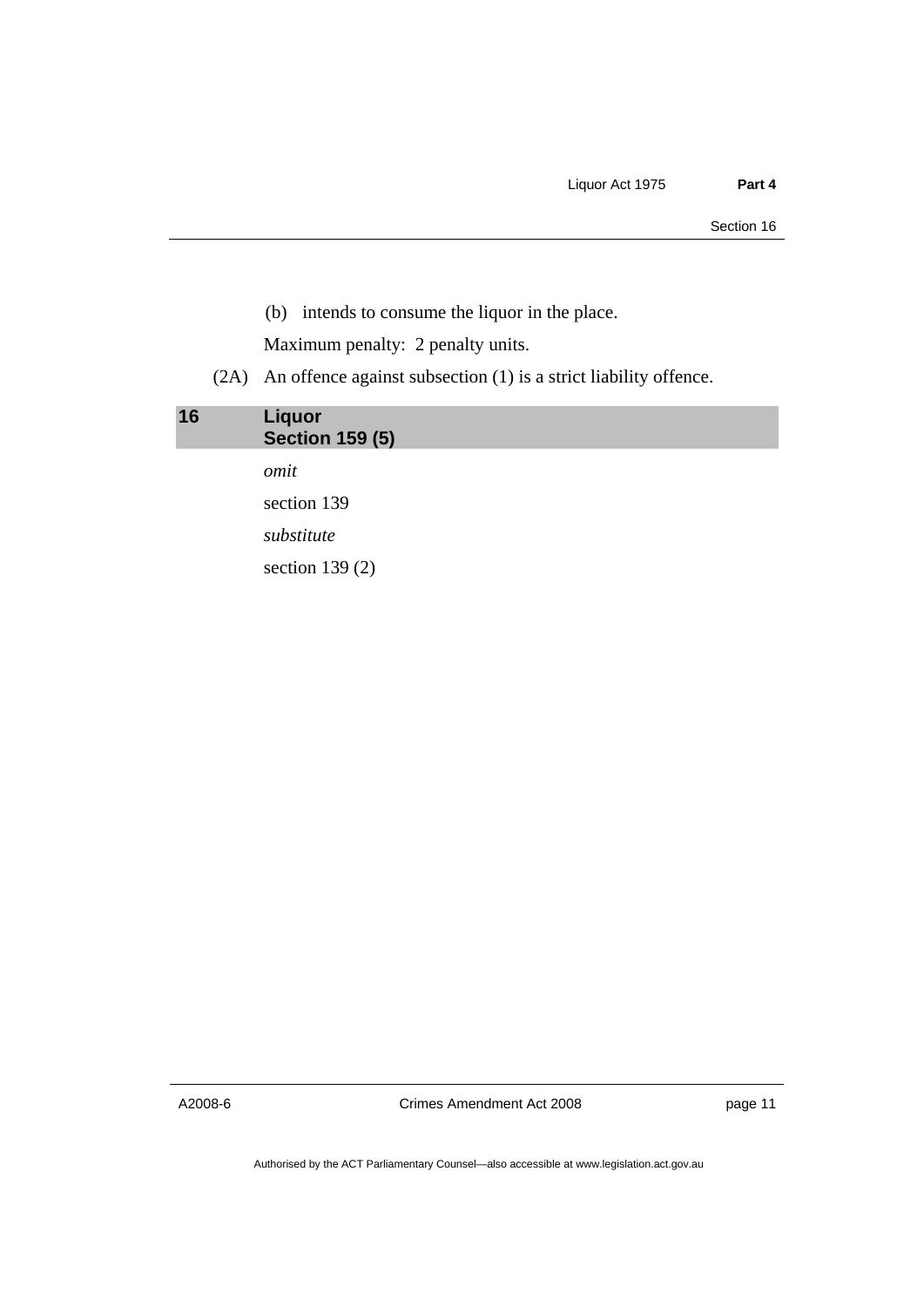#### <span id="page-13-0"></span>**Part 5 Magistrates Court Act 1930**

Section 17

# **Part 5 Magistrates Court Act 1930**

## **17 Legislation amended––pt 5**

This part amends the *Magistrates Court Act 1930*.

### **18 Service of infringement notices New section 120 (1A)**

*insert* 

 (1A) A regulation may make provision in relation to when an authorised person is, or is not, taken to have reasonable grounds for a belief mentioned in subsection (1).

page 12 Crimes Amendment Act 2008